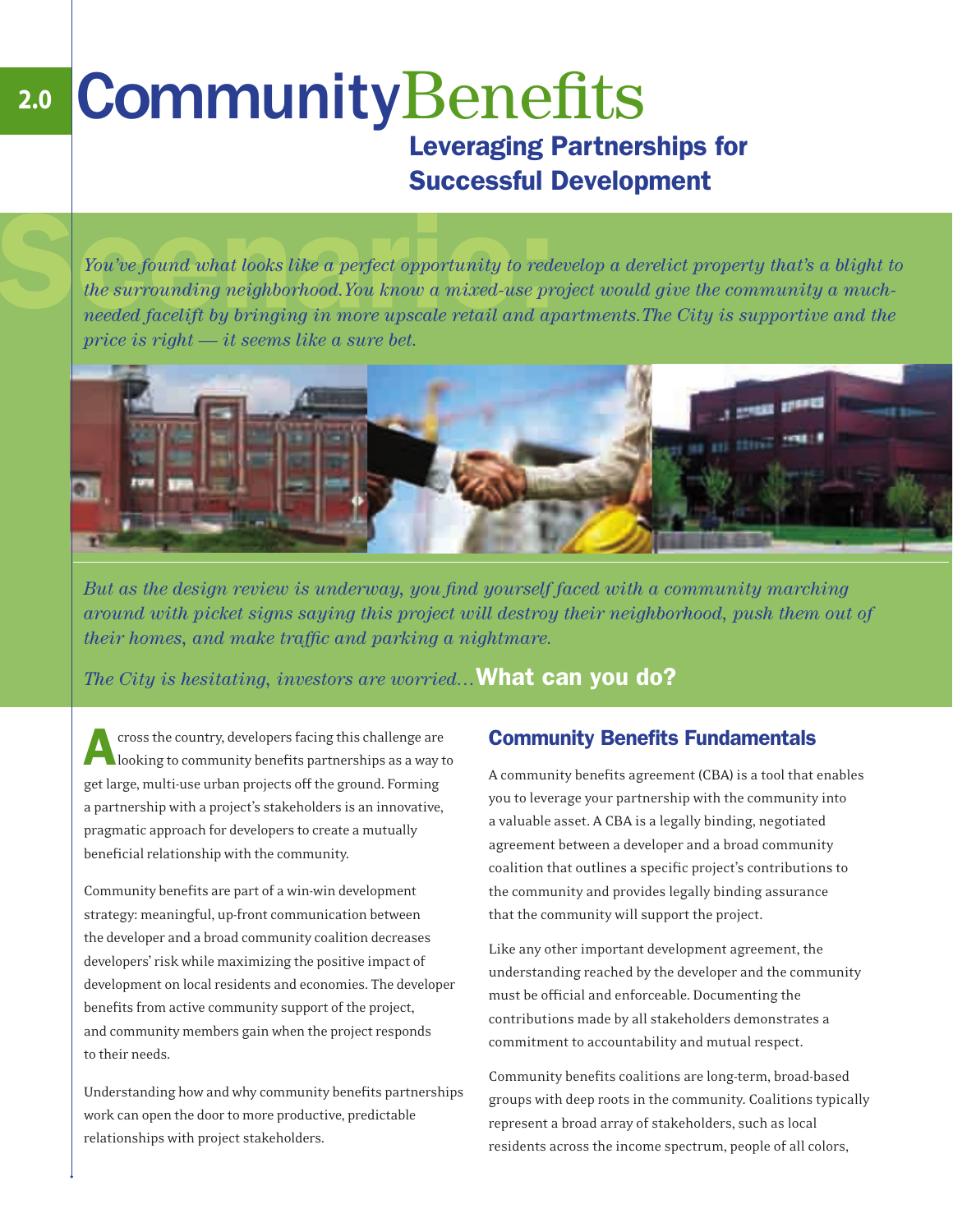representatives from labor, environmental, and faith groups, and affordable housing advocates.

Community benefits coalitions recognize that high-quality new development is critical for expanding prosperity. Coalitions seek a role in shaping that development and know that no one wins if the project fails.

CBAs enable developers to leverage their contributions to the community into support for the project. Public advocacy for the development from a broad community coalition often leads to a faster, smoother entitlement process and generates good PR for the project.

#### The Principles of Partnership

Development doesn't happen in a vacuum, it happens in a neighborhood. The community has a vested interest in its future, and developers can gain from respecting that fact.

#### Developers and communities need each other.

Without a great project customized to their needs, neighborhoods can be left with snarled traffic, povertywage jobs, overpriced housing, and a diminished quality of life. Without the backing of an engaged community, a developer can face delays, litigation, protests, bad press, and an imperiled project. Forming a partnership with the community upfront makes their participation a more predictable and useful part of the development process.



*"Especially in urban areas, if you're doing development, you have to deal with transportation, infrastructure, the environment… Whether or not you have a formal agreement, you are really in partnership with the community. It's just a matter of deciding whether to leverage that partnership. If you ignore it, you won't know you needed that partnership with the community until you need it."* 

 $-$  **EGBERT PERRY**, *Integral Group* 

#### They're your neighbors, not your enemies.

When an outsider comes into a neighborhood, residents want to be treated with respect. Understandably, they expect that the changes development brings will be positive, and the investment of their tax dollars will ultimately improve the quality of their lives. Cliff Goldstein of J.H. Snyder learned that open-mindedness is critical in a successful community benefits partnership. "If you enter negotiations

from a win-win perspective, with both sides flexible and trying to accomplish something, it won't be adversarial. That doesn't mean that every answer has to be yes." CBA negotiation takes community groups out of damage-control mode and helps them understand how the project can create new opportunities.

#### Communication is the key to success.

Community benefits coalitions may need to be educated about development, and may have unrealistic expectations. Nonetheless, these coalitions want to see new projects built in their neighborhood, and they want that development to improve their community. Sandra Moore of Urban Strategies values the process of reaching consensus with community partners and suggests, "Tell the community: 'We've been hired to build this project, and we're going to build it. But we want to do it in partnership with you.' You have to have conversations that create trust and open lines of communication, and you must allow the community to set the priorities. If the developer sets the priorities, the project won't necessarily yield the greatest good."

#### Putting promises in writing shows mutual respect.

The responsibilities and contributions from all of a project's stakeholders-the government, the community coalition, and the developer-should be clearly articulated and incorporated into all development documents. Writing down everyone's obligations creates more public trust, allows projects to be honestly assessed, and ensures that stated goals are met.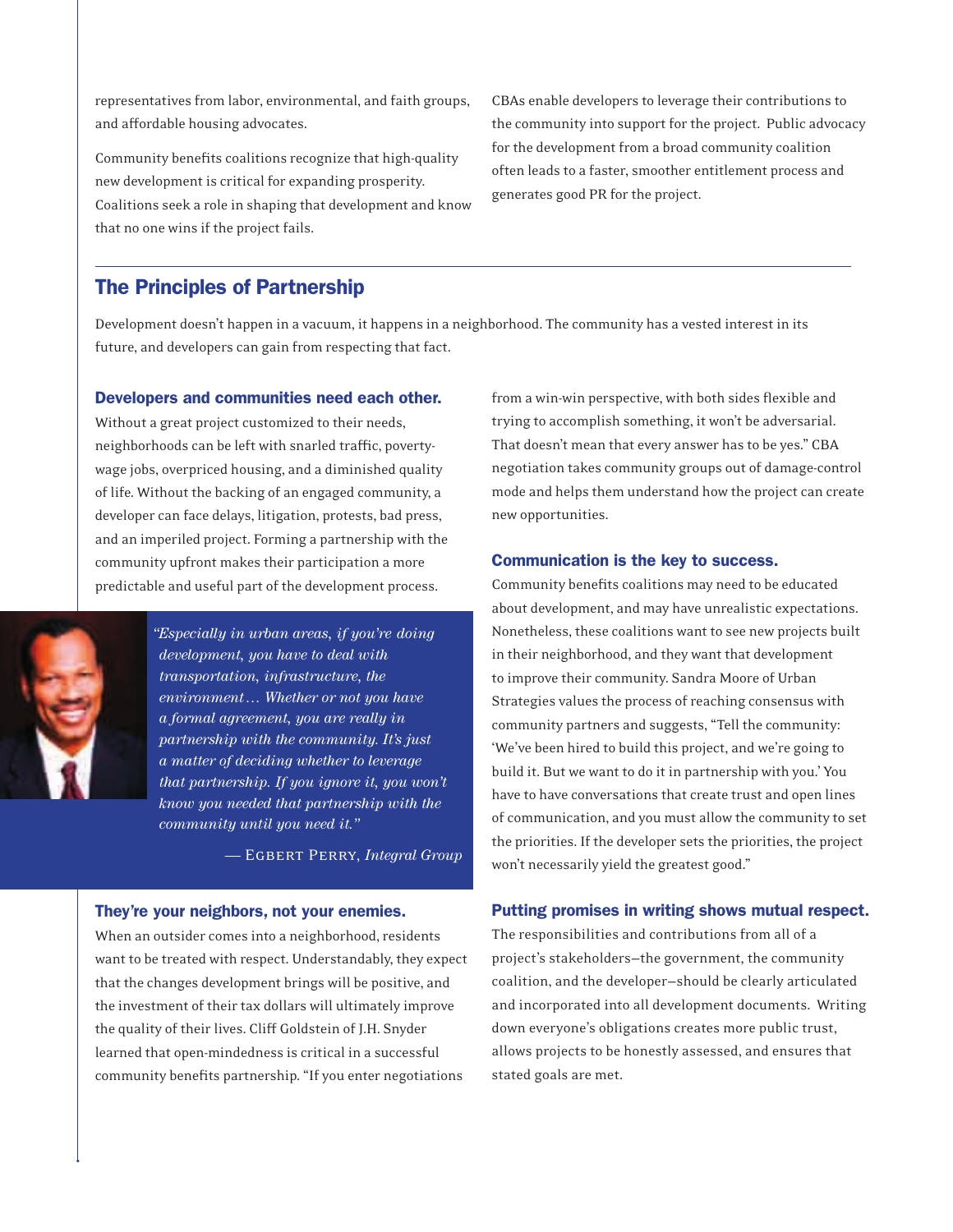# Best Practices

Experienced developers offer suggestions for minimizing the challenges and maximizing the beneficial outcomes of community benefits negotiations.

#### Work with a broad coalition

**Brandon Mitchell**<br>Full Spectrum of New York

that represents the whole community. At a minimum, the CBA coalition should include neighborhood, faith-based, labor, and environmental groups. The greater the breadth of the coalition, the better its ability to parlay its efforts into elected and appointed officials' support for the project. Coalition members can rally support from key stakeholders and give you inside information about local retail and service needs.

#### Include the community early and often.

Start working with the community coalition at the beginning of the entitlement process. Early involvement allows you to creatively address the community's needs at a practical time in project planning, and generate community buy-in. "The time up front is well worth the time you'd spend later on trying to clean up an onerous project that the community is not happy with," urges Mtamanika Youngblood of the Atlanta Civic Site project.

Cultivate trust. Many underserved communities are excited at the prospect of redevelopment, but wary of the outcomes because of past bad experiences. "Don't erroneously assume that people in poor neighborhoods are grateful for the development," notes Dan Rosenfeld. "They have pride in their neighborhood, and fears about getting priced out. CBAs in these neighborhoods are more difficult, but more important: they're a peace treaty." CBAs are a show of good faith because they put the responsibilities and contributions from all of the project's stakeholders into writing. Documentation creates more public trust, allows projects to be honestly assessed, and ensures that stated goals are met.

Think long-term. For developers with local ties and aspirations, developing a reputation as "the good guys" is invaluable — and productive, notes Cliff Goldstein.

Dan Rosenfeld



"The support that the developer can garner in partnership with the community goes beyond the initial construction and is ongoing. Operations down the road often need adjustments, and the owner/ developer must go back to the City for

variances or changes.

If you have the good will of the community and have lived up to your promises, the process goes much more smoothly."

Be creative. Involving the community opens the door to creative solutions and attractive, responsive projects. Working thoughtfully with community partners has gained Full Spectrum of New York a reputation as innovative problem-solvers which has helped the company get selected for new projects. "We work closely with communities because we want to build what they like and what addresses their needs," says Brandon Mitchell. "For example, in our project in the Bronx, we're working to include a greenhouse on the roof so residents can grow food year-round. We're redefining how to build projects in ways that build the community."

Think like a politician. Polls show that voters believe projects with community benefits improve their cities, and local officials look good when they respond to the community's demands. And increasingly, local governments contributing public resources to development projects expect the positive returns on their investment to be quantifiable. Jeff Cohen considers this fact strategically. "If you're getting public money, the City's going to make you do certain things anyway." Putting your contributions in writing in a CBA gives you the opportunity to bolster your case with the City and make sure the public is aware of your efforts.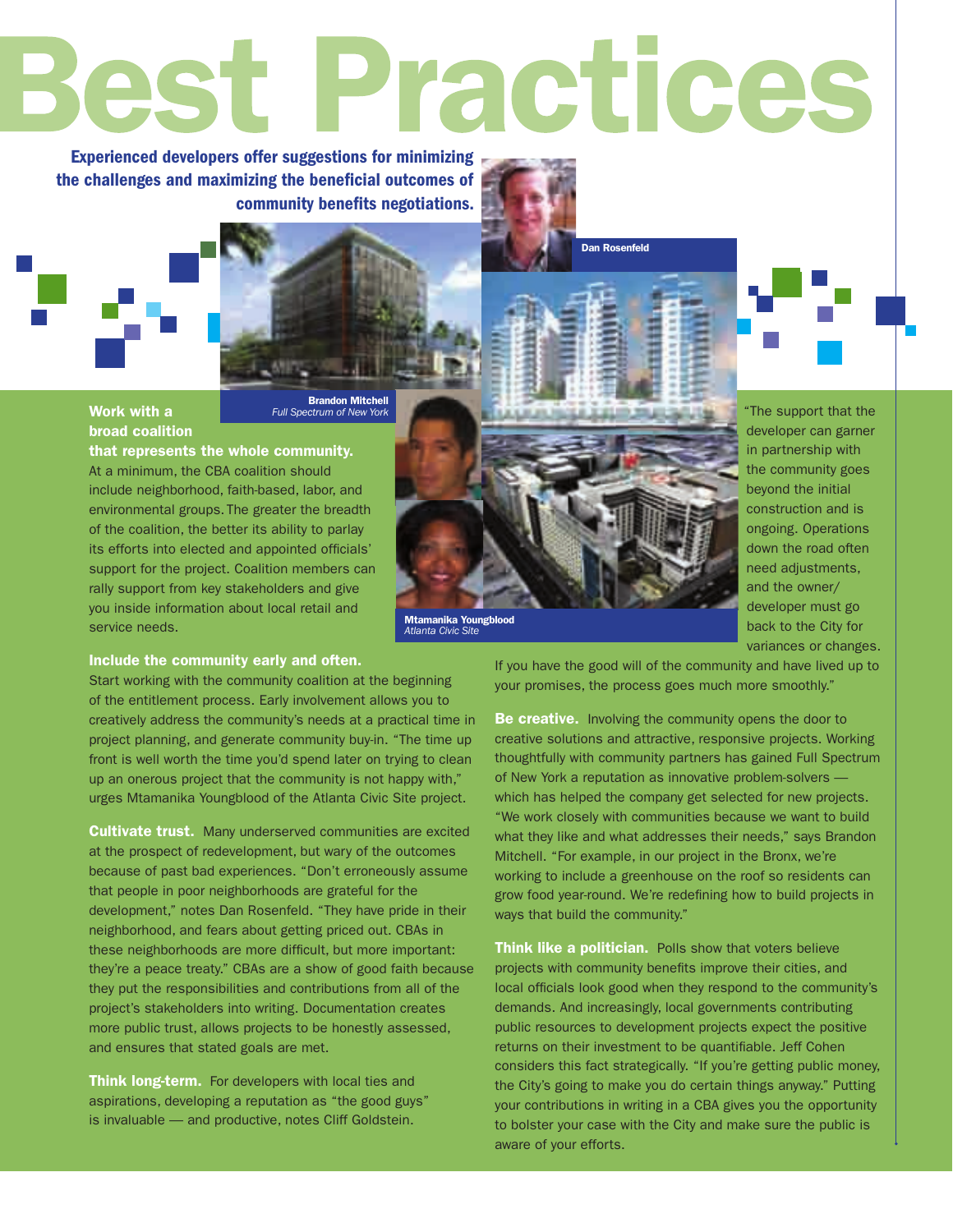#### Why Community Benefits Partnerships Work

Developers across the country have found that community benefits partnerships are smart business, reducing risk while using community input to create thriving projects and gain public — and official — support.

#### Community benefits can reduce your risk and boost your bottom line.

Time is money. Experienced developers have found that their projects with CBAs enjoyed faster, smoother entitlement processes. With a signed agreement, these developers showed they had real community support for their project, a proven asset when seeking public approvals.

#### **Example 2 Local officials value community benefits.**

Community benefits tools leverage public investment of resources to meet the needs that taxpayers have prioritized. Officials know that when local governments invest in private development projects, a CBA is a clear and specific mechanism for distributing the returns on that investment throughout the community.



*"The community is the linchpin for getting entitlements from the city. Every time you go to a public hearing, you want 10 or 20 people to stand up on your side. And with a complex project, you've got to keep people on your side a long time."*

 $-$  **JEFF COHEN**, *Gatehouse Capital* 

#### $\blacksquare$  Public input results in projects that attract

**local customers.** "You can learn a lot of useful information from working with the community," Dan Rosenfeld of Urban Partners has found. "I always ask questions like, 'what do you have to leave the neighborhood to buy? What hours do you go out in the evening?"" Development that responds to real community needs inspires creative design and attracts retail and residential tenants, as well as a high-quality workforce.

■ Many community benefits produce a lot of bang for the buck. Experienced developers confess that they initially feared the cost of community benefits. However, many benefits are low- or no-cost, and often, helping the community means a bottom-line gain as well. AEG's Ted Tanner, or example, found that despite a challenging negotiation process, the job training and local hiring included in the CBA for his LA Live! project was win-win.

#### Developers may fear being taken to the cleaners by a community coalition, but many important benefits are low- or no-cost, such as:

- <sup>0</sup> *Information (e.g., about environmental remediation progress)*
- <sup>0</sup> *The chance to meaningfully participate in decisions as they're being made*
- <sup>0</sup> *Family-friendly employment policies for new permanent jobs*
- <sup>0</sup> *Setting a living-wage goal for employers*
- <sup>0</sup> *Including spaces for micro-business tenants*

*"Having access to a trained labor pool was important for attracting a hotel operator to the [LA Live!] project. At the same time, the hotel created about 1,000 quality jobs for local residents."* 

 $-$  Ted Tanner, *AEG* 

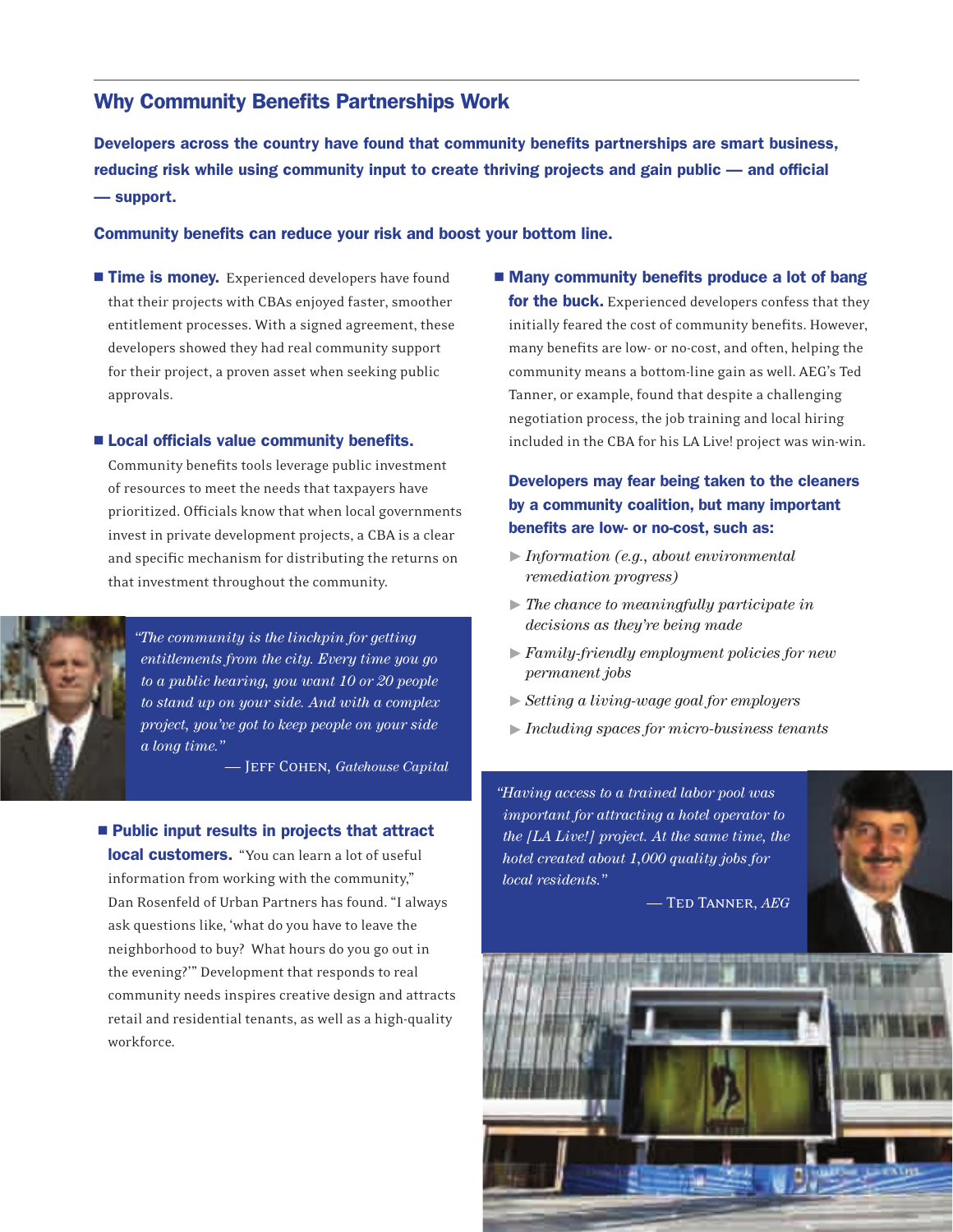

*"If public money is put into a project, the resulting public benefit should be quantifiable. The purpose of a CBA is to define what the public is getting out of the deal. Spelling the terms of the agreement out clearly is simply a principle of good negotiating."* 

 $-$  JEANNE FAATZ, *Denver City Council* 

- <sup>0</sup> *Worker retention policies*
- <sup>0</sup> *First source hiring*
- <sup>0</sup> *Apprenticeship utilization*
- Community benefits can make development incentives available. Public subsidies and investments-like density bonuses for affordable housing, and infrastructure contributions for community amenities-are often connected to the degree of resident engagement in and benefit from a project. Egbert Perry of Atlanta's Integral Group has seen how making the community a priority works to his advantage. "The local government believes we're committed to doing the right thing. When, say, infrastructure dollars are on the table and they're deciding who to give them to, all things being equal, Integral will get the nod."

#### ■ CBA negotiations take place in private.

Instead of being carried out in the glare of the media, CBA negotiations are a private forum in which the developer and their community benefits partner can speak openly.

Beyond these immediate interests, there are broader motivations to enter into community benefits partnerships as well.

■ Community benefits foster a deeper relationship with the community. When a project prioritizes community values, the resulting development is a welcome addition to the neighborhood. Community benefits coalition members will vocally support the project to public officials and in the media. But beyond the entitlement process, a community benefits

partnership is a long-term relationship between the developer and the community that can be a valuable future asset.

■ Community benefits are part of a sustainable development agenda. Projects with community benefits can enjoy a triple bottom line: opening real opportunities for residents and healing the environment, as well as generating profits, tax revenues, and further investment in urban development.

#### ■ Community benefits help developers build great cities through stronger, more equitable **economies.** Developers committed to community benefits are proud that their projects bring familysustaining jobs to the urban core and multiply the impact of private investment in underserved areas. Of course, improving the quality of life for local residents also means creating a more stable and attractive neighborhood for new development.

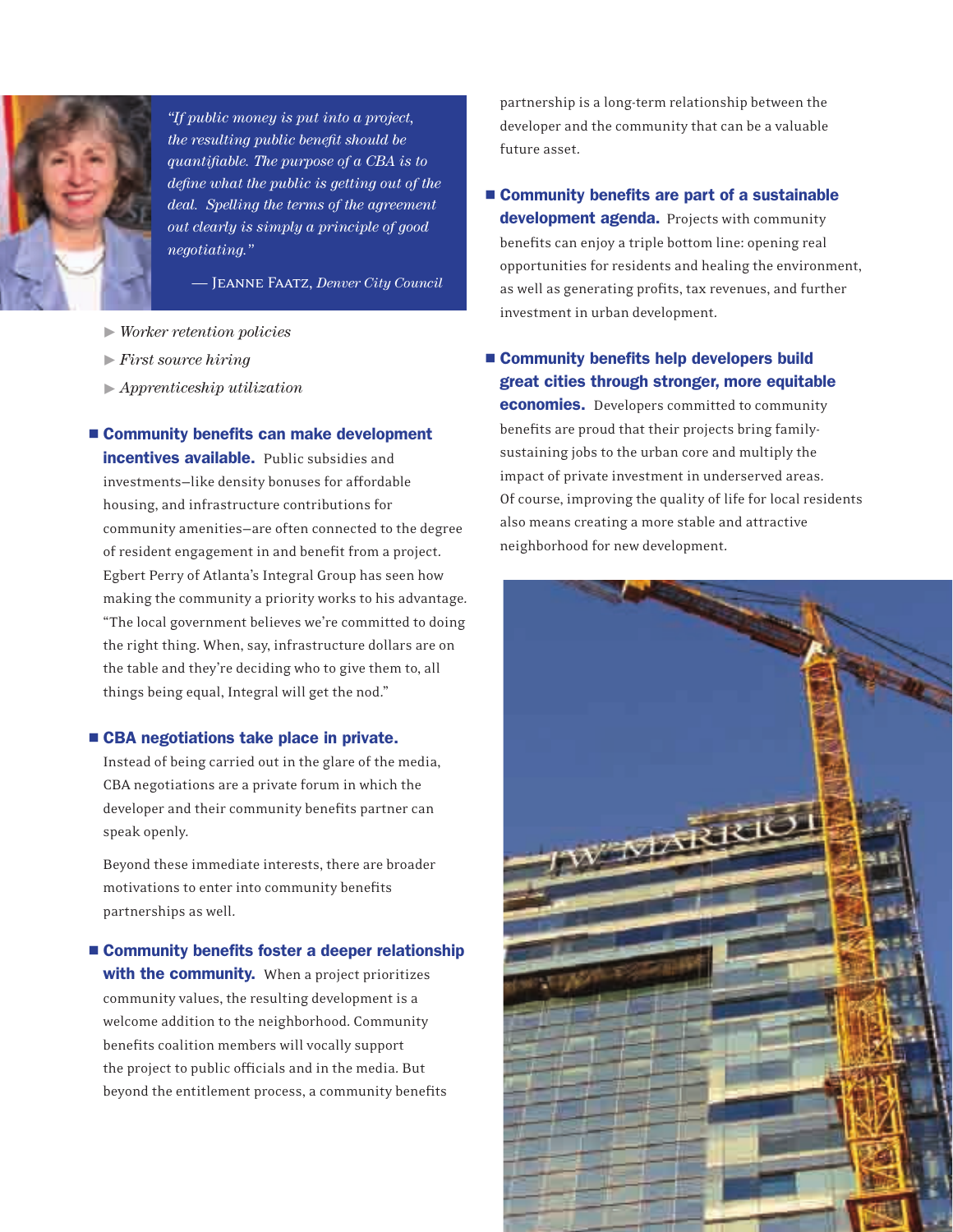

#### **Forms of Community Benefits**

The community benefits approach to development includes both project-specific agreements and broadly applicable standards.

#### **Community Benefits Agreements (CBAs)**

A CBA is a project-specific, negotiated agreement between a developer and a community coalition that outlines the project's contributions to the community and documents the community's support of the project. Covering a broad range of issues, CBAs are legally binding and are commonly incorporated into the City's developer agreements.

#### **Community Benefits Standards**

Many cities are demonstrating that they expect projects to contribute to the long-term growth and vitality of their city by enacting community benefits standards that apply to a wide range of development. Living wage ordinances, local hiring requirements, and mixed-income housing requirements are examples of community standards

policies. Local governments may apply community benefits guidelines to large parcels of land slated for development (such as Atlanta's Beltline project and Milwaukee's Park East Corridor). Officials may also incorporate community benefits into their request for proposals criteria for development of government-owned land.

Having these standards in place city-wide or attached to an entire developable area allows developers to incorporate these requirements in both their preliminary proformas and physical plans. Because all project proposals in the jurisdiction must meet these same requirements, they level the playing field for developers and add an important measure of predictability to the entitlement process.



**FOR MORE INFORMATION** visit The Partnership for Working Families: www.communitybenefits.org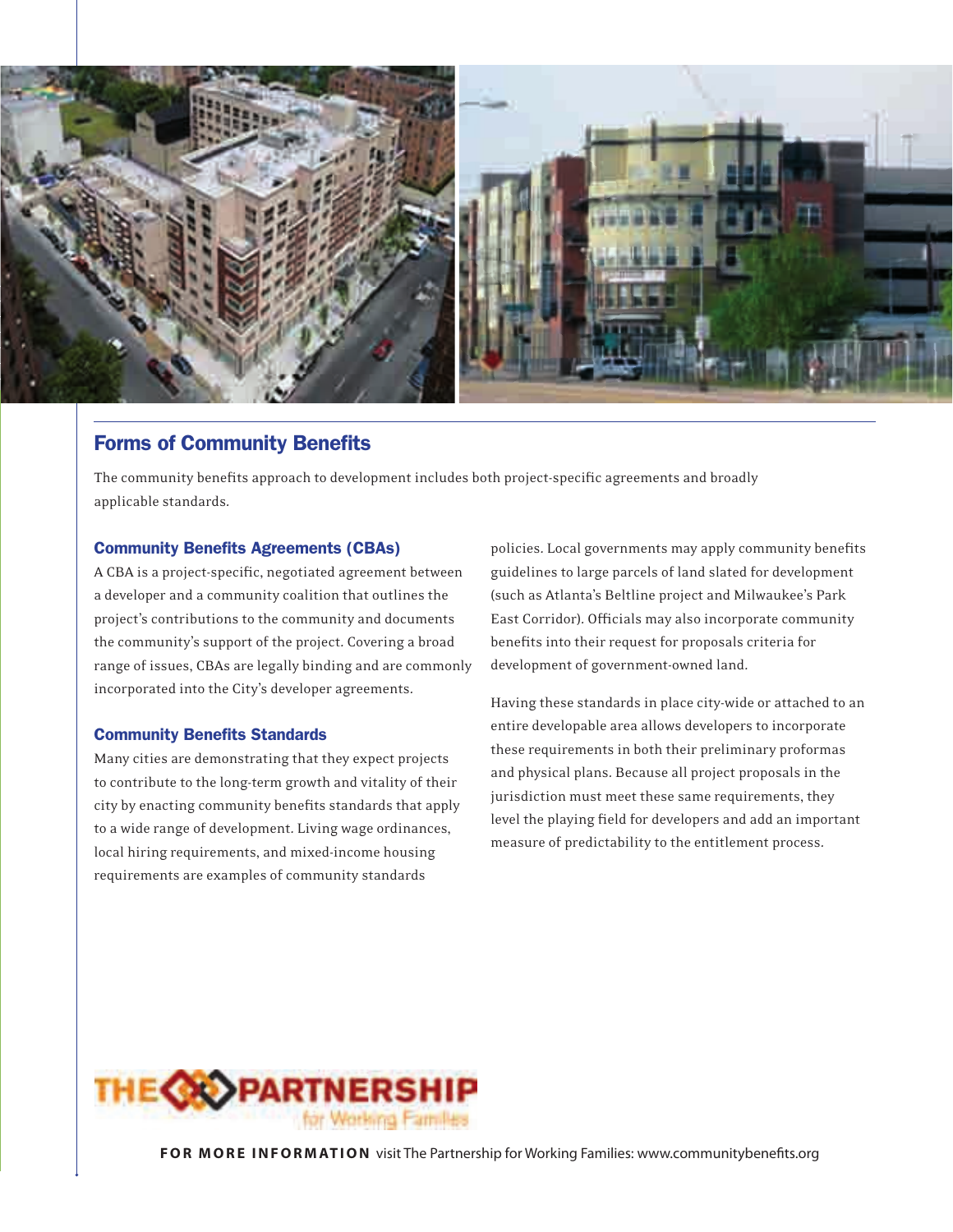# Frequently Asked Questions About **Community Benefits**

Community benefits partnerships are a new way of thinking about development. But are they useful for innovative, entrepreneurial developers? Here are some answers that can help you move forward.

#### How can a CBA reduce my risks?

- $\blacksquare$  CBAs make it more attractive for City officials to give projects the green light. When a developer and a community coalition walk in partnership to city council, the project is far more likely to gain the City's support.
- The CBA process allows the developer to gain the trust of the community. To leverage your contributions to the community into public support for the project, the coalition needs to feel completely confident in the deal. By enabling the coalition to have input in the process, a CBA creates community buy-in to the project, rather than a feeling that the project is being done to them. Also, by setting forth the developer's community benefits commitments in a legal document, a CBA gives the community confidence that all parties will follow through on their commitments.
- CBAs make the community's commitment to support the project legally enforceable. In exchange for a developer's legally binding commitments in a CBA, community groups make legally binding commitments as well: to actively support the project in public hearings, to refrain from lobbying against the project behind the scenes, and to drop any legal or administrative claims or appeals.
- **Providing community benefits can generate both** immediate and long-term returns. Experienced developers have seen a bottom-line gain from the faster, more predictable entitlements process likely made available by negotiating a CBA. Using the community coalition's input can make the project more attractive to the neighborhood clientele, drawing customers, retailers and residential tenants. CBAs generate great PR, and gaining a stand-up reputation in the community is invaluable.

#### Why would I involve the community in my project if I don't have to? Isn't that just stirring up a hornets' nest?

Community benefits can make your relationship with the neighborhood mutually beneficial. Meeting with your community partners allows you to explain the parameters of the project, as well as learn from the community what their retail and service needs are. CBA negotiation allows you to make decisions and deal with problems up front, rather than risk lengthy and disorganized resistance or litigation after development plans have been finalized. Opening dialogue with the community can save money, time and headaches all around.

#### Isn't a CBA coalition just another NIMBY group that wants to kill the project?

CBA coalitions seek win-win solutions that get projects built and the community's needs met. Coalitions recognize that economic development done right can lift up the entire community. Poverty-wage jobs, higher rents, and bad traffic aren't good for anybody. Instead, working to strengthen the neighborhood you're building in is better for the community — and better for the project.

#### I've tried to work with the community before and it was disorganized and confusing. Will a CBA negotiation process be the same?

No — a community benefits coalition is a committed, structured group with a clear agenda. Although CBA coalitions are broad-based, they typically have a designated anchor group with a permanent staff, a clear point of contact, and legal support. Most CBA coalitions have a stated procedure for making decisions and ratifying negotiated agreements. Working with a CBA coalition is a more straightforward process than having to field scattershot demands.

continued on other side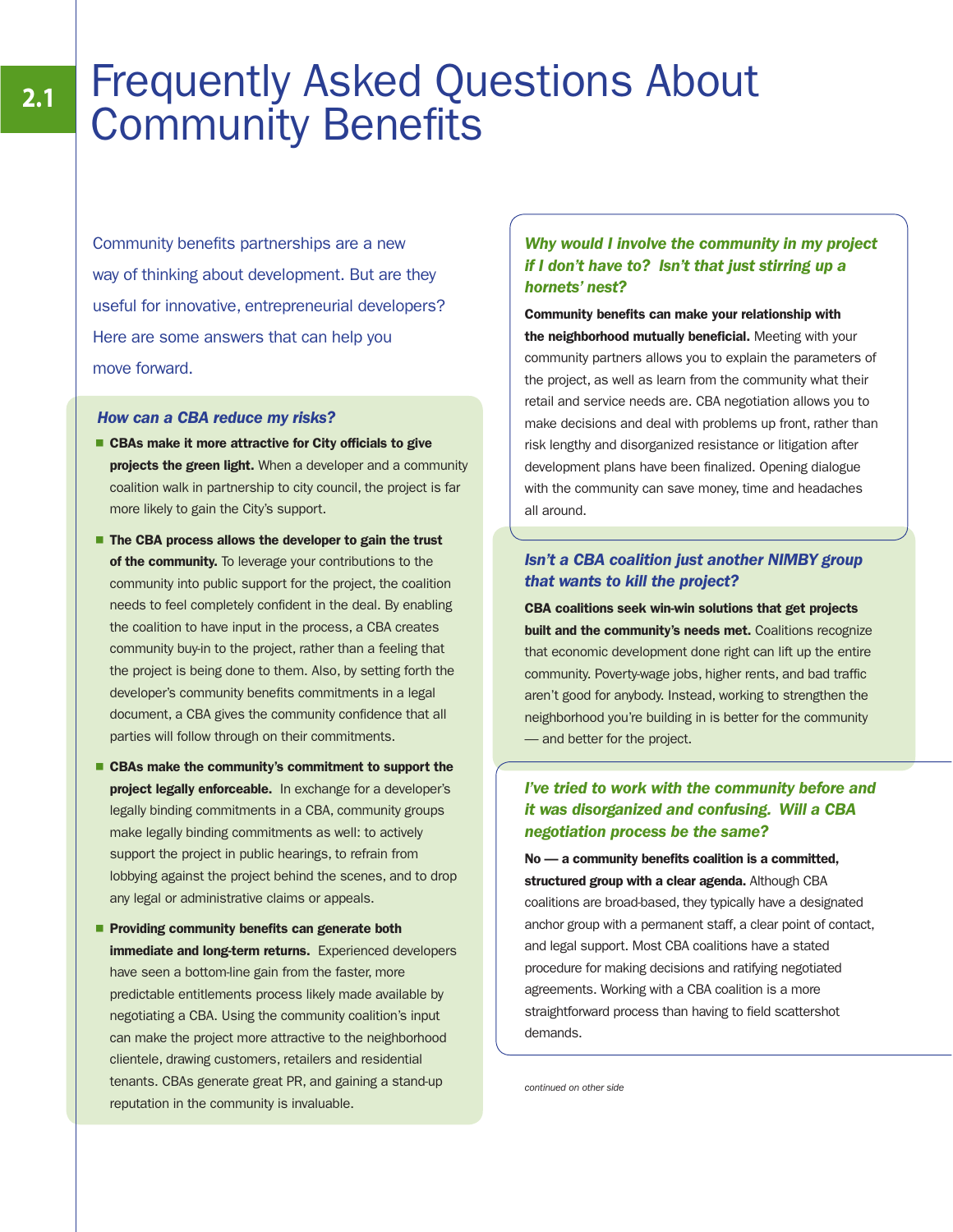#### Isn't it illegal for a city government to ask developers to enter into CBAs?

Local governments and community coalitions have the right to ask for community benefits when public resources are used. According to the Community Benefits Law Center, the City should not require you to enter into a CBA with a particular organization in order to have a project approved. But, when the local government puts resources into a project, it is perfectly legitimate for officials to:

- Make clear that the degree of community support will be a factor in deciding whether to grant approvals for a project;
- $\blacksquare$  Require community benefits in the development agreement and other official documents that are part of the land use approval process;
- **F** Inform the developer, government staff, and the public of factors that the City will consider relevant in voting on discretionary approvals for the project;
- Encourage CBA negotiations between the developer and coalition members.

#### Can't I just pull together a community focus group?

A community benefits partnership gives the CBA coalition a seat at the table. Whereas a focus group simply allows people to comment on the project, during a CBA negotiation the developer and their community benefits partners make decisions together about how the project is going to affect the community. Once an agreement is achieved, developers can feel confident that they have real, committed support for the project from all of the project's stakeholders.

#### When should community benefits negotiations begin?

The sooner the better. By entering into a community benefits partnership early in the development process, you are best able to defuse stakeholders' concerns and get useful feedback that can be incorporated into the final project design with minimal expense and headache.

#### What is the role of lawyers in CBA negotiations?

Lawyers help make community benefits partnerships productive. To have a meaningful community benefits partnership, there must be direct communication between the developer and the community coalition. However, because everyone involved needs the agreement to be completely legal and enforceable, it is important to have attorneys involved in crafting the details of the CBA.

#### How does a CBA relate to the other government documents required for my project?

CBAs are stand-alone, legally enforceable agreements between the developer and their community benefits **partners.** At a minimum, the CBA has to be consistent with the project's other official documents. Optimally, the other official documents associated with the project specifically reference the agreements memorialized in the CBA.



FOR MORE INFORMATION visit The Partnership for Working Families: www.communitybenefits.org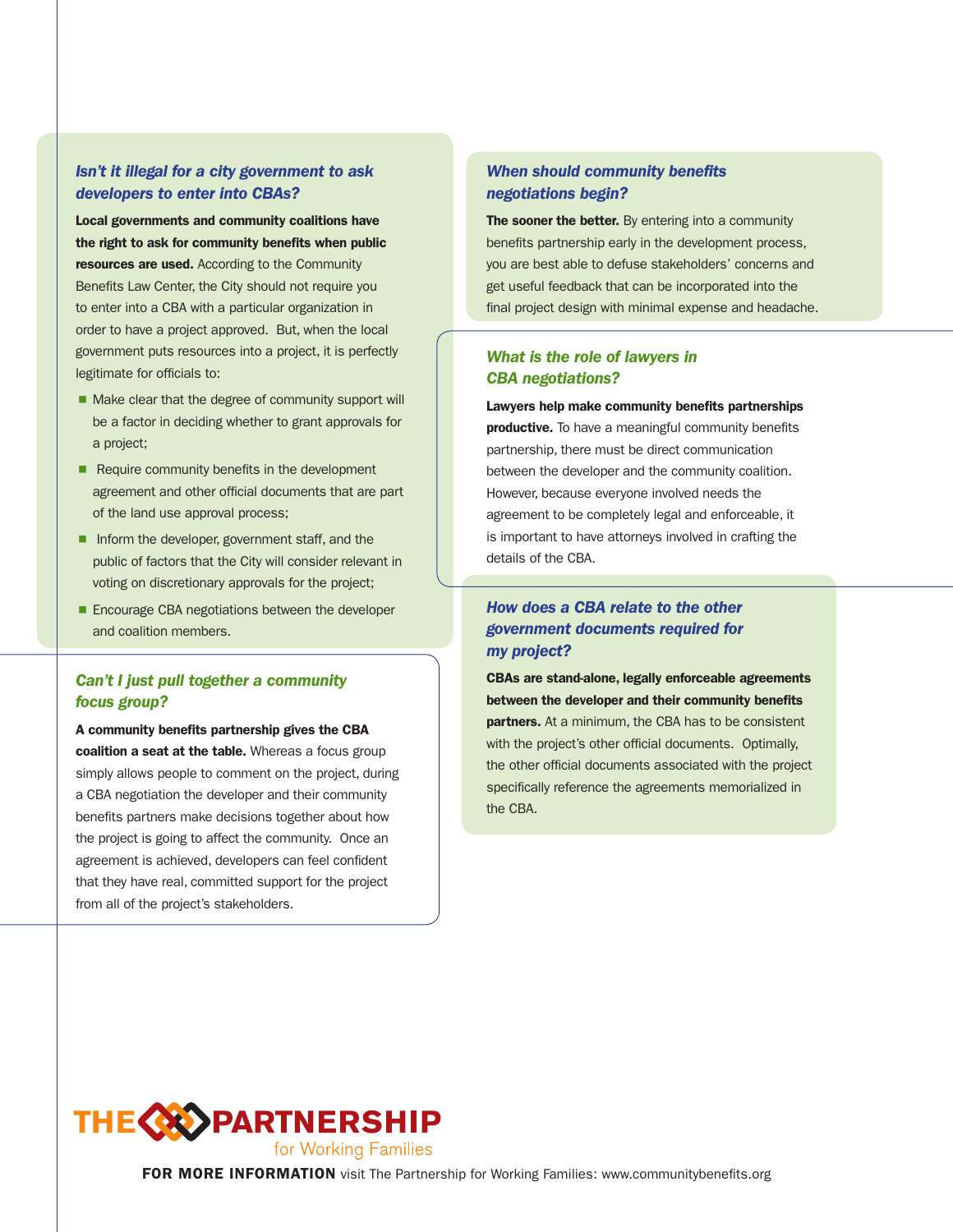# **Community Benefits Partnerships** at Work Across the Nation

Across the country, community benefits partnerships are shaping major redevelopment projects, helping developers and communities both realize the potential of urban investment. The developers who oversaw the projects described here saw first-hand how community benefits partnerships could expedite and enhance the final product.

## Community Benefits Agreement Gives Life to a Catalytic Project Hollywood and Vine | Los Angeles, California

T he corner of Hollywood and Vine in Los Angeles is arguably the most famous intersection in the world. Today it is the site of a landmark \$326 million, mixed-use, transit-oriented development. The 4.6-acre project includes a 300-room W hotel, about 400 housing units, 67,000 square feet of retail, and more than 1,000 parking spaces. Undertaking a CBA process helped this project to get off the ground — and enabled it to rejuvenate a neighborhood.



*"You don't know whether you'll get the variances and other things you're asking for, but you know for sure you won't without community support. Politicians will run for cover without the community."*

**— JEFF COHEN**

When a broad coalition of neighborhood, environmental, labor, and faith-based groups formed to make sure the project was going to make a positive contribution to the community, developer Jeff Cohen of Gatehouse Capital saw the group not as the opposition, but as a potential partner. Together, they negotiated a community benefits agreement under which Gatehouse agreed — among other things to institute a local hiring program, mitigate traffic problems, make 20 percent of the housing affordable, contribute to job training programs and the local high school, and display major works of public art. The community benefits coalition, meanwhile, went to bat for the project with the City government.

Cohen saw two reasons to negotiate a CBA: getting community buyin, and improving the overall community. "We wanted people from the community to say this project is the greatest thing since sliced bread. If you make enough people happy, you become practically infallible. But you're not just greasing politicians' hands. You are energizing and empowering the community, completely and fully."

"We knew from the start that it was a very complex project and that we needed all the support we could get," says Cohen. The developer had to ask the City for density bonuses, zoning variances, parking reduction, and eminent domain. "You don't know whether you'll get

the variances and other things you're asking for, but you know for sure you won't without community support. Politicians will run for cover without the community."

"Of course," Cohen notes, "you want to minimize the amount of money you're putting out versus what you're getting back. This CBA was expensive. Spending \$3.5 million on public art is not something you have to do everyday. But as a result, we were able to get stuff we wouldn't have otherwise."

Thanks to the CBA at Hollywood and Vine, the community will enjoy a rebirth of opportunity, and Gatehouse Capital has the opportunity to capitalize on its successful community benefits partnership: "We wouldn't have anything in Hollywood without the community."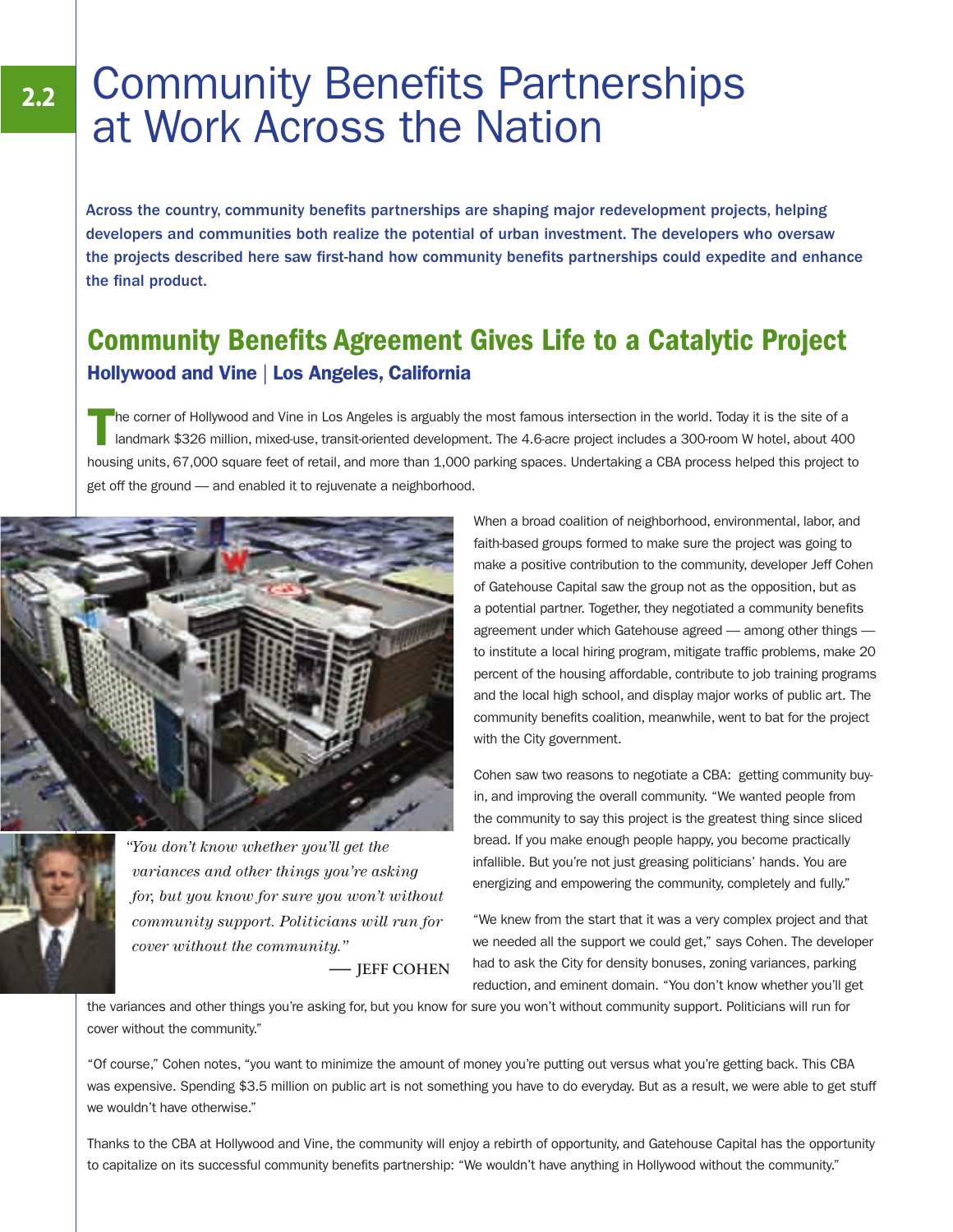### NoHo Commons | Los Angeles, California "It's been a bottom-line benefit" Doing Well by Doing Good

T hanks to a determined partnership between J.H. Snyder, the Community Redevelopment Agency of Los Angeles, and a broad community benefits coalition, NoHo Commons is a reality — the first new major retail project to be built in downtown North Hollywood in over 20 years.

Built around a subway terminal, the \$375 million, 16.7 acre NoHo Commons includes 62,000 square feet of grocery-anchored retail, 730 apartments and loft units, 182,000 square feet of office space, a theater and a 700-space parking garage.

Cliff Goldstein, now at Emaar, oversaw the NoHo Commons project while at J.H. Snyder. The CBA process taught him that "community benefits packages must be unique for each specific project. It's important that the package be negotiated with local stakeholders because a uniform set of community benefits won't speak to the local needs and interests."

A local hire system, one of the most important elements of the CBA negotiated between the developer and the coalition, will enable NoHo Commons to really spark a renaissance of North Hollywood. The coalition reports that 80% of the project's tenants are using the system.

Goldstein recognizes the value of having a comprehensive local hiring process. "It's been a bottom-line benefit. Providing a qualified labor pool has been very attractive to retail tenants." Goldstein attributes the project's smooth approvals process to having a signed CBA in hand. "Time is an enemy of development — and it can be an expensive enemy. With community benefits, there is less opposition to the project and therefore less delay from government officials because they see that there is wide support for the project. Obviously, if there is opposition, it's a slower entitlement process." He adds, "Putting aside the altruistic aspect, it doesn't really matter whether the developer believes in the objectives of the community benefits."

"From a tactical standpoint, a developer is always better off dealing with the community than politicians or the City. Politicians seem to find



*"Time is an enemy of development — and it can be an expensive enemy. With community benefits, there is less opposition to the project and therefore less delay from government officials because they see that there is wide support for the project."* 

#### **CLIFF GOLDSTEIN**

the most difficult road to get things done. If the City puts up unreasonable obstacles, community partnering often allows you to steamroll over them. At the end of the day, most politicians listen to their constituents," says Goldstein.

The CBA negotiated for NoHo Commons is helping the project create real opportunities for the residents of North Hollywood. Not coincidentally, the CBA also helped to secure unanimous approval for the project from City Council.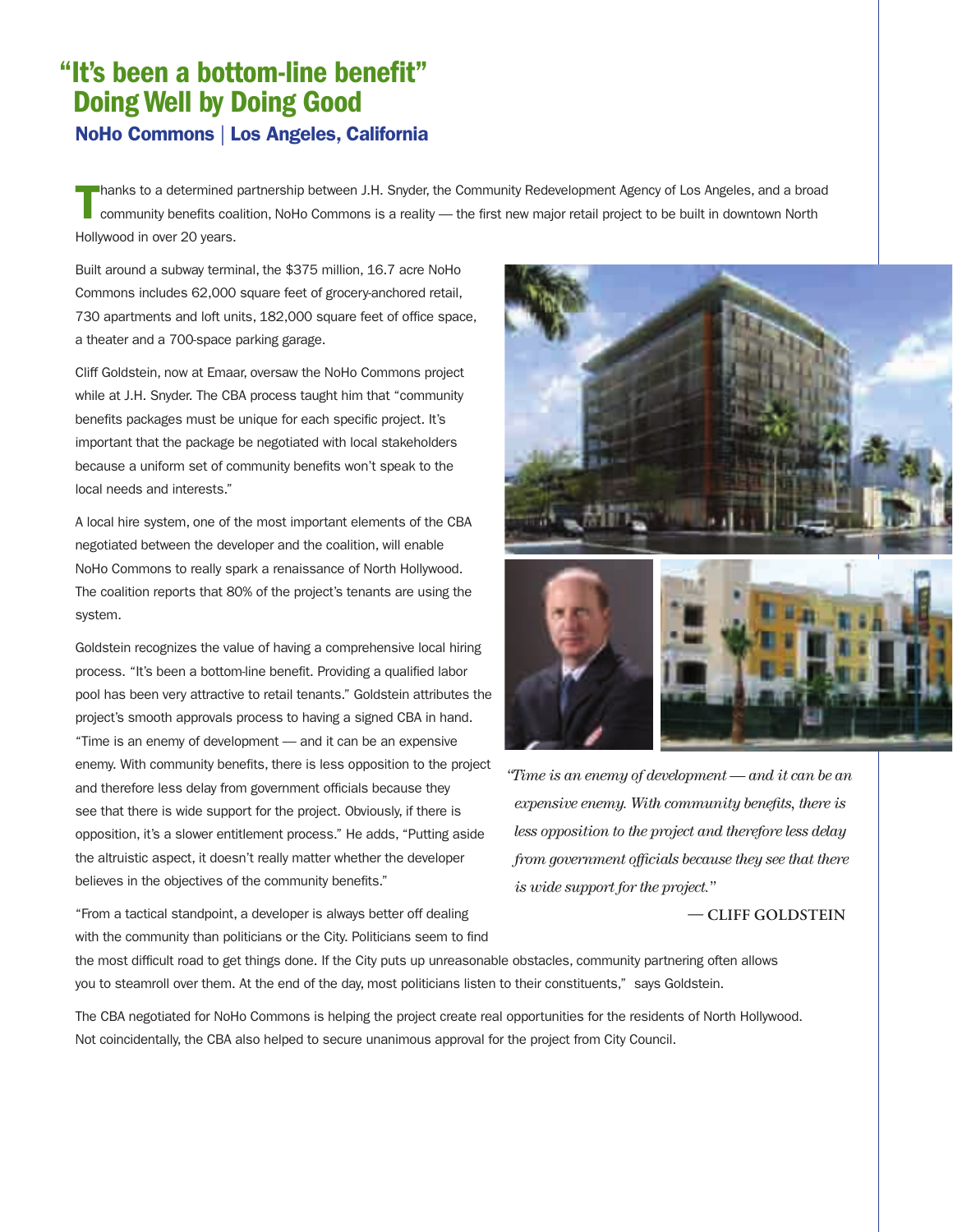## Community Benefits Projects Promise Opportunities for Developers and Cities

Rivianna | Milwaukee, Wisconsin



*"Community benefits are a set of tools that help developers accomplish their triplebottom-line objectives."*

 $-$ **BOB SCHULTZ** 

D eveloper Bob Schultz has plans that will change the face of Milwaukee's distressed 5th Ward. His \$100 million Rivianna project will feature three 11-story condominium towers, an 80-room boutique hotel, 10,000 square feet of retail, a 470-vehicle parking structure, and access to the Milwaukee River. Construction should get under way in the summer of 2009, and property values in the neighborhood are expected to rise. Because the project provides specific community benefits, both the community and the developer stand to realize important gains.

Schultz is not seeking a city subsidy on the project, but is committed to providing community benefits with the development. Some of the benefits include:

- **P** environmental sustainability-silver LEED certification;
- $\blacksquare$  job quality the project will be entirely built with union labor;
- job opportunities  $-$  at least 25% of the onsite workforce will be women or minority workers, and all construction companies onsite will participate in union apprenticeship programs; and
- $\blacksquare$  **housing access** a significant number of units will be below-market, and 75% will be available for ownership via a lease-purchase program.

Some of the project's more unique contributions to the community include space for an artists' co-op and

gallery, opening public access to the Milwaukee River, a \$5,000 rebate to veterans and union members on condo purchases, and providing a rent-free unit to one college student every year who is committed to studying socially responsible real estate.

Next on Schultz's agenda for Milwaukee is the Eco-Square at Park East project, developed under his new venture, Fair Market Development, LLC. The project will be built on land covered by the Park East Redevelopment Compact (PERC), community benefits legislation under which all developers pay prevailing wages and develop a targeted hiring plan, among other things. Eco-Square at Park East promises to be even larger and greener than Rivianna, and will provide more extensive community benefits, including more low-income affordable housing, local hiring, and paying permanent workers a living wage.

Truly sustainable development is a mission for Schultz, and he sees community benefits as a critical tool. "After all," he notes, "what good does it do to produce a sustainable project if people in the community where the project is constructed are unable to sustain themselves?"

Schultz urges that the time is ripe for developers to help guide U.S. cities toward a more sustainable and equitable future. "The market today abounds with opportunities for new, emerging developers to get into the game of triple-bottom-line projects, to differentiate themselves in the marketplace. Today there are once-in-a-lifetime opportunities for companies that are trying to do things a better way."